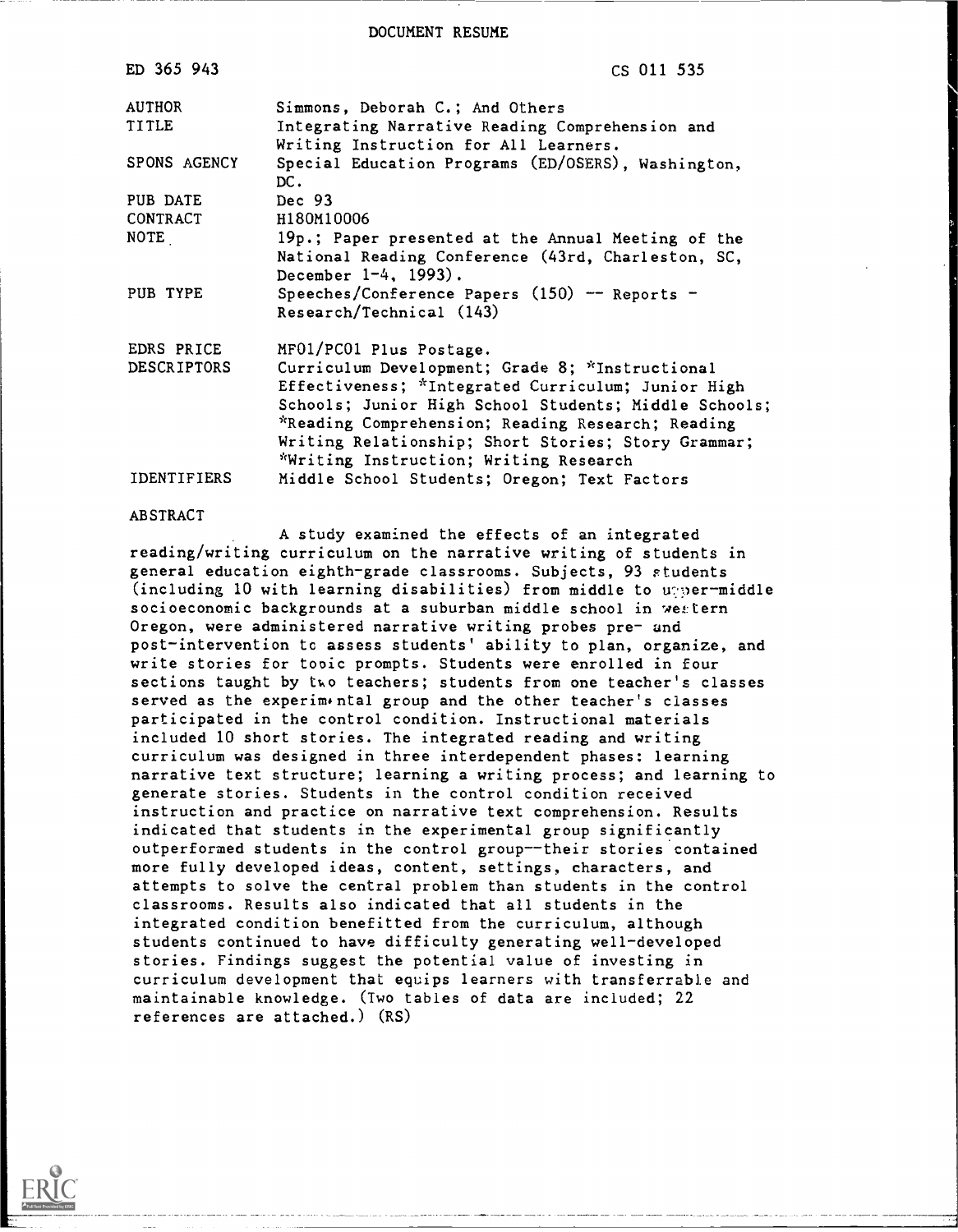$\mathbf{r}$ 

Integrating Narrative Reading Comprehension and Writing Instruction for All Learners Deborah C. Simmons Edward J. Kameenui Shirley Dickson David Chard Barbara Gunn Scott Baker

University of Oregon

This research was supported in part by Grant #H180M10006 from the U.S. Department of Education, Office of Special Education Programs, to the University of Oregon. Statements should not be interpreted as official agency positions.

Running head: INTEGRATING READING AND WRITING

U 5 DEPARTMENT OF EDUCATION Ottrre or Educational Research a -nprovemenr F MICA RONAL RESOURCES . JRMATION CENTER IER1C)

SLThis document has been reproduceo as<br>Teceived from the person or organization<br>Originating it

C. Minor changes have been made to improve.<br>The reproduction quality

Pomts ot vote or op.n.ons stated .n th.S &Ku mem do not necessarily represent nti.r.It . Ill positron on Dohr.,,

PERMISSION TO REPRODUCE THIS MATERIAL HAS BEEN GRANTED BY

 $-$ 7'UUU) $<\nu$ <

BEST COPY AVAILAGES

2 TO THE EDUCATIONAL RESOURCES INFORMATION CENTER (FRIC)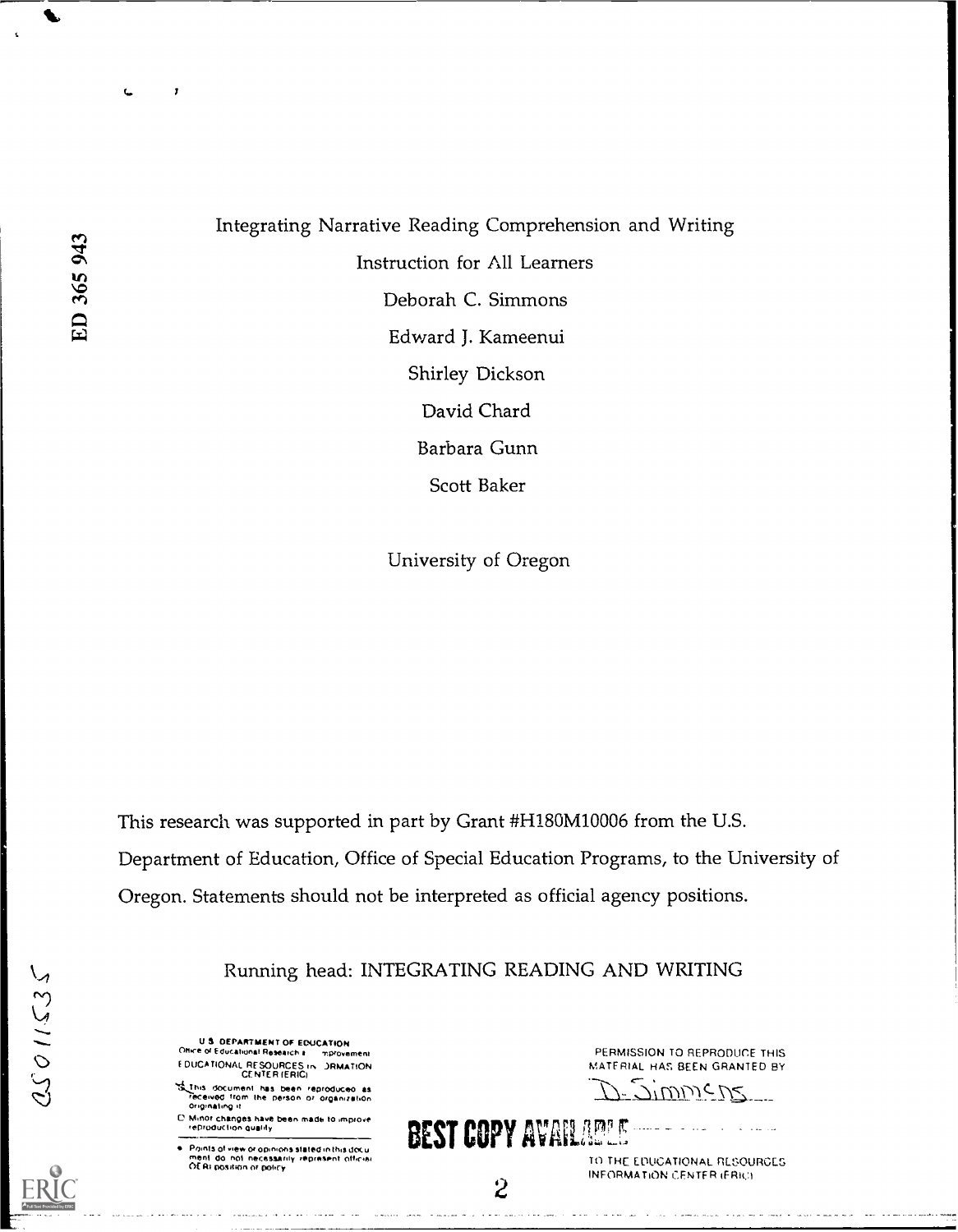1

## Integrating Narrative Reading Comprehension and Writing Instruction for All Learners

Educators face increasing pressure to achieve better outcomes for all students. From national education goals to standards in language arts, the consistent message is that schools must do a better job of preparing students for the 21st century. Such expectations come at a time when the academic, social, and cultural constitutions of classrooms have never been more complex or diverse (e.g., Hodgkinson, 1991; Kameenui, 1993). Perhaps in no other academic area do the complexities of subject matter and student diversity exact such high demands from teachers and curriculum as in the area of writing.

Results of the 1991 National Assessment of Educational Progress (NAEP) indicated that only 27 per cent of 315 eighth-grade students were able to write welldeveloped stories. This inadequate performance continues to exist despite more than a decade of concerted attention to writing processes and instruction. Research on writing has provided especially relevant findings regarding how to foster writing growth; nevertheless, limited research exists to inform teachers how to facilitate writing for the range of learners in heterogeneous classrooms. This study explored means of integrating narrative reading and writing instruction for the range of learners in general education eighth grade classes. The research was conducted as part of the efforts of the National Center to Improve the Tools of Educators (NCITE) to identify and validate principles of quality instructional tools.

#### A Framework for Curriculum Design

The diverse learning needs of students in today's classrooms require a more complete understanding of the instructional and curricular factors that can optimize writing experiences. This study united empirical knowledge from writing research with the following five principles of curriculum design (Kameenui & Carnine, in press) to develop a framework for integrating reading and writing instruction: big

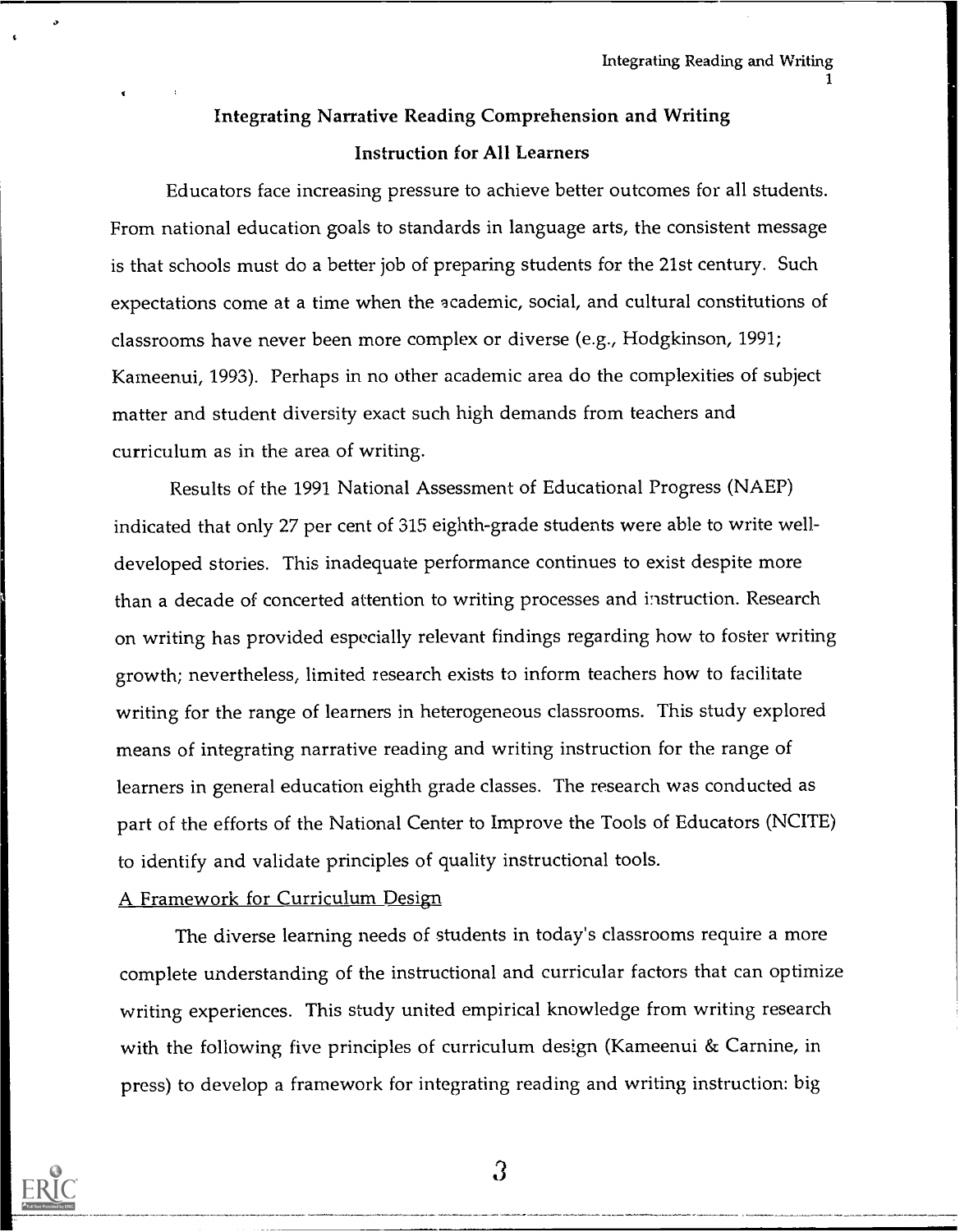idea, strategic integration, conspicuous strategies, mediated scaffolding, and judicious review.

Big idea: Narrative text structure. "Big ideas" are concepts or principles within a content area with the greatest potential for enabling students to apply what they learn in varied situations (Dixon et al., 1992). The validated premise of big ideas is that key concepts, rich in relationships and applicable across a wide array of phenomena, facilitate students' access to knowledge (Prawat, 1989). In reading and writing, text structure represents an example of a big idea. The underlying text structure in narrative prose is a grammar representing a set of rules and elements typically occurring in a story (Montague, Maddux, & Dereshiwsky, 1990). Building on the work of Dimino, Gersten, Carnine, and Blake (1990); Graves, Montague, & Wong (1990); and Nezworski, Stein, & Trabasso (1982), this study used the story grammar elements of setting, main character(s), character development, problem, problem attempts, problem resolution, conclusion, and theme.

Strategic integration: Reading and writing. Reading and writing taught together appear to engage learners in a greater variety of reasoning operations than when processes are taught separately. In a comprehensive examination of studies, including those with large and small sample sizes and learners of varying ages, Tierney and Shanahan (1991) found consistent support for integrated instruction of reading and writing. Further evidence suggests that integrated reading and writing also promotes writing development more than merely reading or writing (Englert, Raphael, Anderson, Anthony, & Stevens, 1991; Noyce & Christie, 1985; Shanahan & Lomax, 1986). The advantages of integrated reading and writing instruction have been documented for students with and without learning disabilities (Englert et al., 1991).

Conspicuous strategies: Writing process. Strategies are an organized, purposeful set of actions designed to accomplish a task. In reading, it is



 $\frac{A}{T}$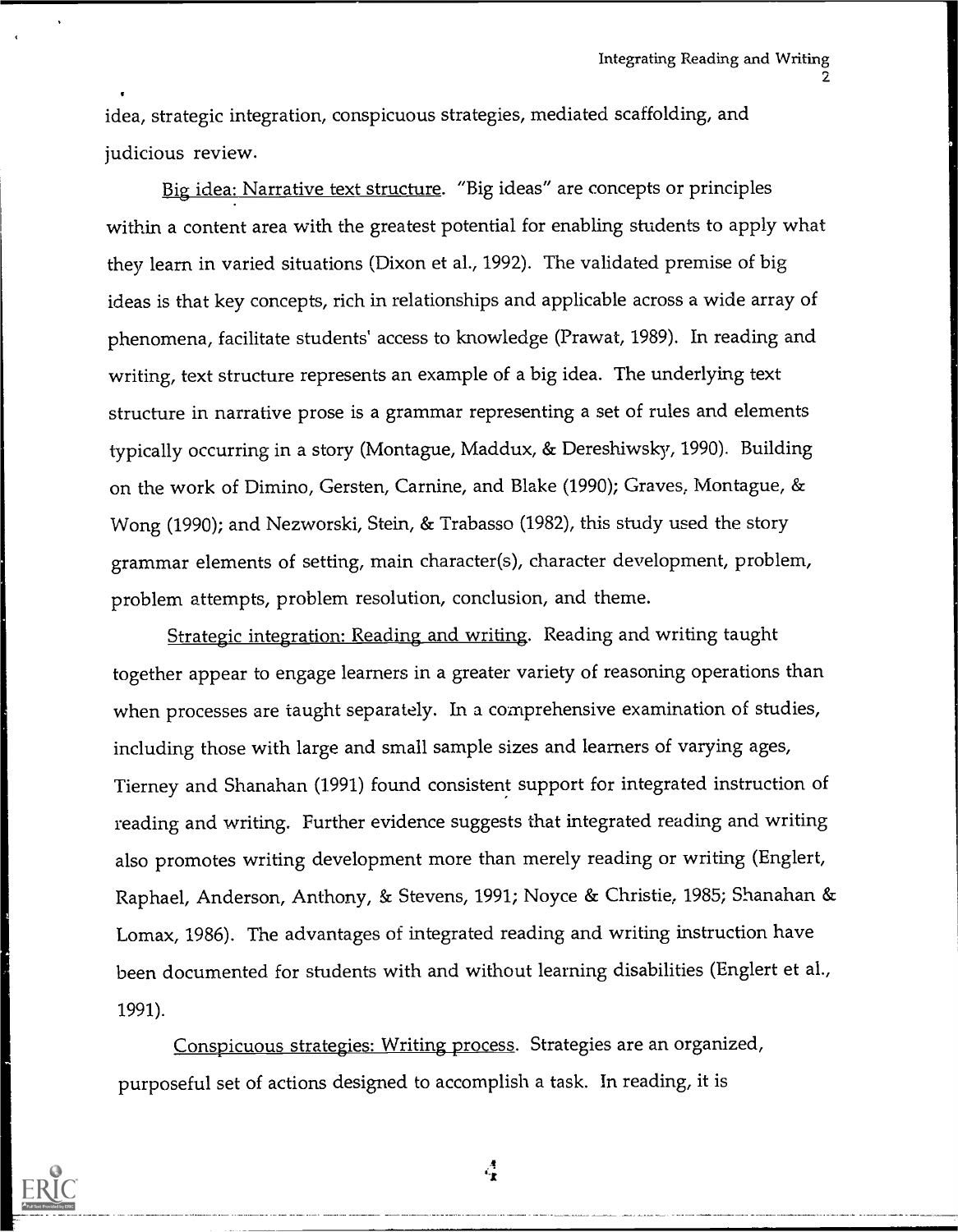recommended that strategies are (a) intentional and deliberate, and (b) flexible and adaptable, emphasizing reasoning and implying metacognitive awareness (Dole, Duffy, Roehler, & Pearson, 1991). Several researchers have addressed the effects of strategy instruction in writing. Englert et al. (1991), in particular, has documented the benefits of teaching a writing strategy with the acronym POWER (plan, organize, write, edit, and revise) to students with and without learning disabilities.

Mediated scaffolding. Scaffolding bridges the gap between a learner's current ability and the goal of instruction by providing support during developmental phases of learning (Vygotsky, 1978). Through mediated scaffolding, teacher and learners create a shared language enabling the teacher to provide useful, readily understood feedback to students when they need prompts to overcome difficulties (Gersten & Carnine, 1986). Scaffolding, or graduated support, may come from many forms including (a) individuals, (b) content, (c) materials, and (d) tasks.

Teachers may scaffold by cuing, prompting, questioning, elaborating, modeling, and constructing analogies and metaphors (Duffy & Roehler, 1989). Dimino et al., (1990) scaffolded content by using shorter, less complex stories to teach easier, more obvious story grammar elements (character, problem, attempts, and resolution). In writing instruction, material prompts may cue strategy use and help less-experienced students emulate mature writers' performance (Scardamalia & Bereiter, 1986). Research studies have investigated a range of material prompts including think-sheets to activate planning, organizing, drafting, editing, and revising (Englert & Raphael, 1989; Englert et al., 1991), note sheets for recording story grammar elements (Dimino et al., 1990), and story grammar cue cards, verbal reminders for character development, and metacognitive check-off procedures (Graves et al., 1990).

Judicious review. Reading and writing instruction requires an appropriate review schedule to reinforce and maintain knowledge (Simmons, Fuchs, & Fuchs,



 $\ddot{\mathbf{5}}$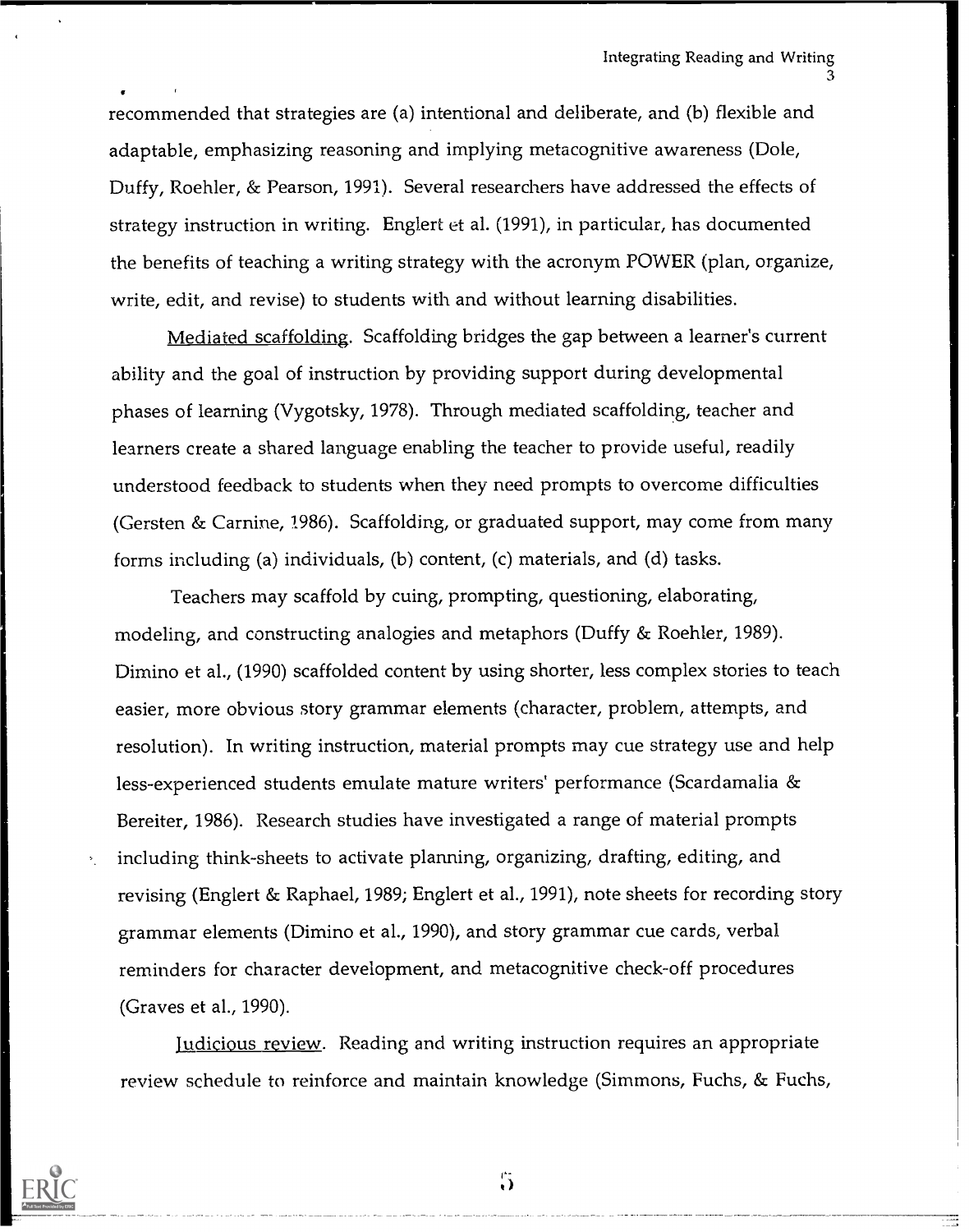1991). After reviewing research and theory relating to practice, Dempster (1991) concluded effective practice depends upon (a) time between repetitions, (b) frequency of repetitions, and (c) form of repetition. Effective reviews are also distributed over longer periods of time. Effective review is cumulative, integrating skills and strategies and providing review opportunities over extended time periods (Dixon, Carnine, & Kameenui, 1992). As skills and strategies for improving reading comprehension and writing are introduced, a firming cycle should be utilized (Kameenui & Simmons, 1990).

#### Purpose of the Study

This study examined the effects of an integrated reading/writing curriculum on the narrative writing of students in general education classrooms and extended previous research in two critical ways. First, the focus was on the full range of students in the general education classes. Students with disabilities were part of the general education classroom and were full participants in all classroom instructional activity. Second, the study examined the potential effects of a curriculum grounded in two empirical knowledge bases: (a) writing and (b) curriculum design.

#### Method

#### **Subjects**

The study was conducted in a suburban middle school serving approximately 600 students from middle to upper-middle socioeconomic backgrounds in western Oregon. Participants were 93 eighth-grade students, including ten students with learning disabilities (LD). The specific disabilities of students with LD were in reading, expressive writing, and/or spelling. They received content instruction in mainstream classes and study skill support in a resource room from a special education teacher. To examine potential differential effects of treatment on the range of learners, students were stratified into high, average, and low-achievers

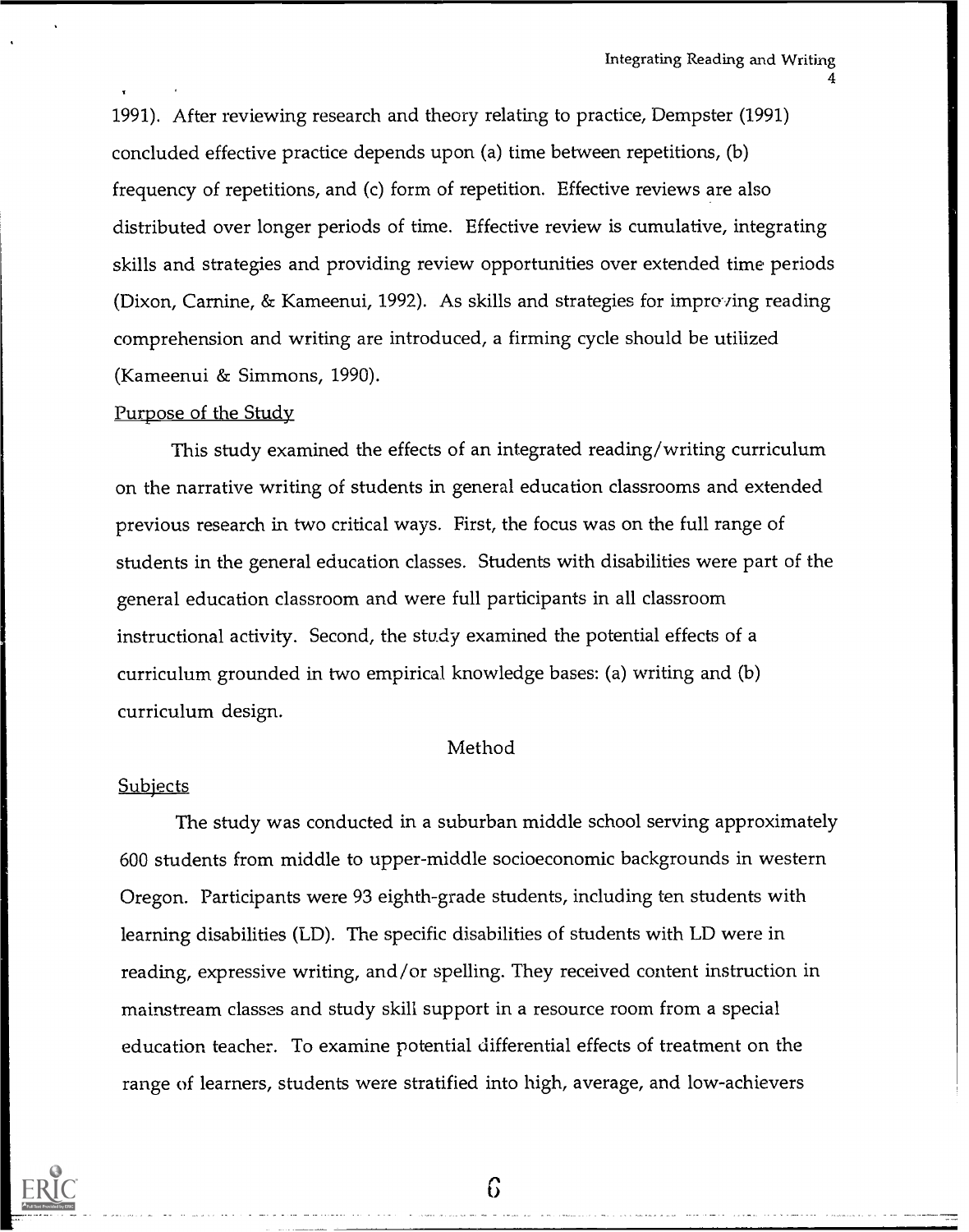based on performance on the vocabulary and reading comprehension subtests of the Comprehensive Test of Basic Skills (CTBS) administered in the fall of the study.

Two eighth-grade general education teachers participated in the study; each taught two sections of eighth-grade language arts in which students with LD were enrolled. Students from one teacher's classes served as the experimental group and the other teacher's classes participated in the control condition. Chi square analysis revealed no significant relations between the groups with respect to representation by learner type, gender, age, or teacher variables. Pretest performance on the vocabulary and comprehension subtests of the CTBS revealed no significant differences between experimental and control groups.

#### Measures

Narrative writing probes were administered pre- and post-intervention to assess students' ability to plan, organize, and write stories from topic prompts. Three prompts were counter-balanced across pre- and post-measures and administered by the treatment and control teachers. Dependent measures included the writing dimensions of content/ideas, organization, conventions, and writing mode. Dimensions were scored on a range of  $1 - 5$  (i.e.,  $1 =$  poorly developed;  $5 =$ well-developed). Compositions were also analyzed for inclusion of story grammar elements. Graham and Harris' (1992) Scale for Scoring Inclusion and Quality of Parts of a Story was adapted to reflect story grammar elements emphasized in treatment. Each element was scored individually. Setting, problem, solution, and conclusion were assigned a score of 0 if not present, 1 if partially developed, and 2 if well developed. Main character and attempts were scored on a scale of 0-3. Scores were summed to represent overall quality of narrative writing, with a maximum score of 14 for narrative elements.

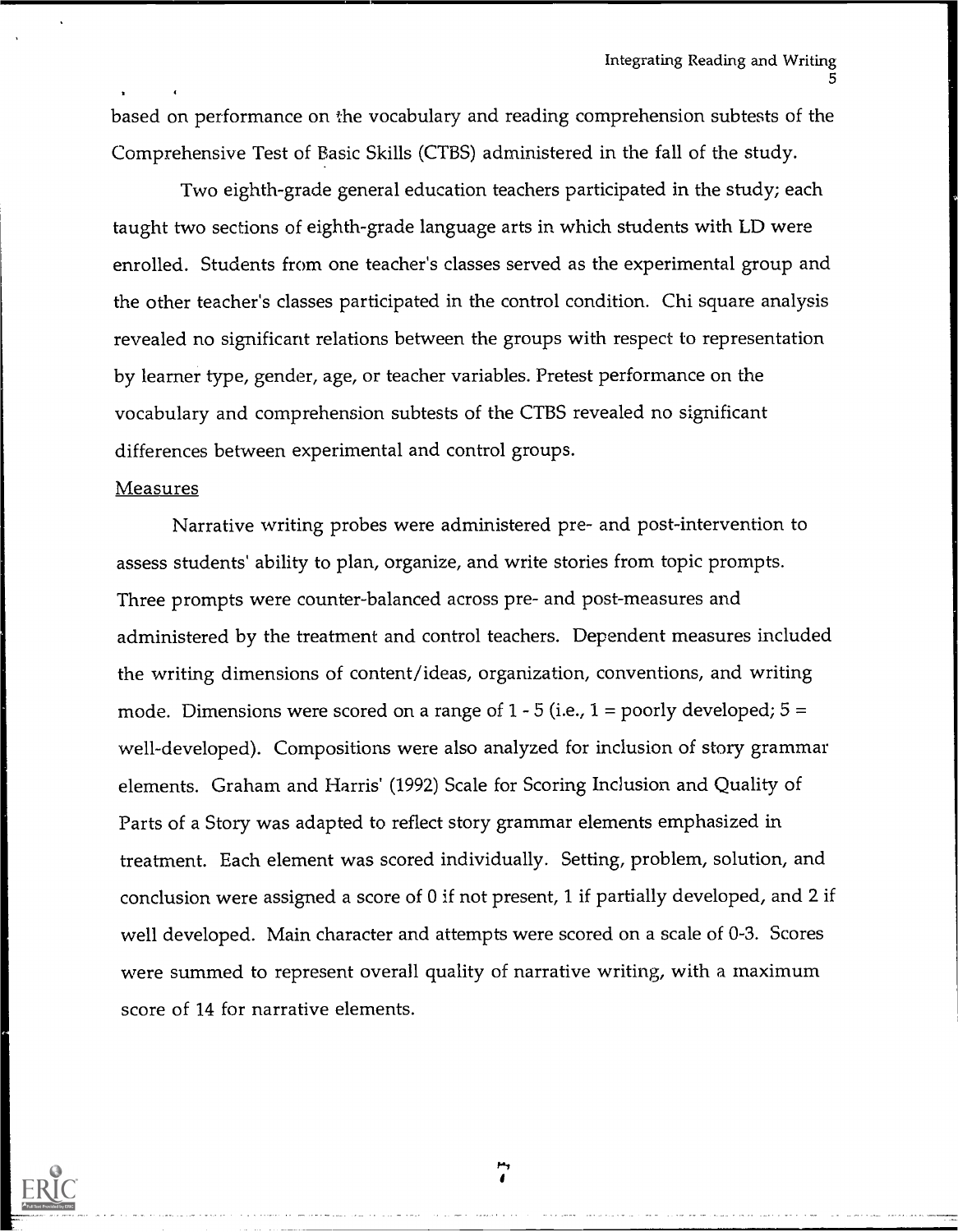#### Procedures and Materials

Integrated condition. Instructional materials included 10 short stories used by Dimino et al. (1990); all contained eight story grammar elements and ranged in readability from fifth to eighth grade as measured by the Dale-Chall Readability Formula. Students used note sheets containing eight story grammar elements to plan their compositions, rough draft sheets to write initial compositions, and edit/revise checklists to guide revisions. These sheets were modifications of thinksheets developed by Englert et al. (1991) and contained varying degrees of prompting. The integrated reading and writing curriculum was designed in three interdependent phases.

Phase I: Learning narrative text structure. In this phase, students learned to identify story grammar elements in authentic short stories. They first learned to identify story grammar elements through teacher modeling. Next, students worked with a partner, then independently, to identify and record story grammar elements. Highly prompted note sheets listing story grammar elements and their explanations were used to scaffold learning.

Phase II: Learning a writing process. In Phase II, students maintained their knowledge of story grammar (big idea), and learned a strategy for planning, organizing, writing, editing, and revising, POWER (Englert, 1990). The goal of this phase was to combine story grammar knowledge and the writing strategy to generate story summaries. The cumulative introduction of story grammar (big idea) and POWER (conspicuous strategy) was designed to increase gradually the task demands on the learner while reinforcing previously learned information. Students read stories, identified story grammar elements, and practiced POWER. In interacti've sessions, the teacher identified and noted story grammar elements on a lessprompted note sheet, while students completed their own note sheets. The teacher continued the sequence of modeling with each new component of the POWER



ි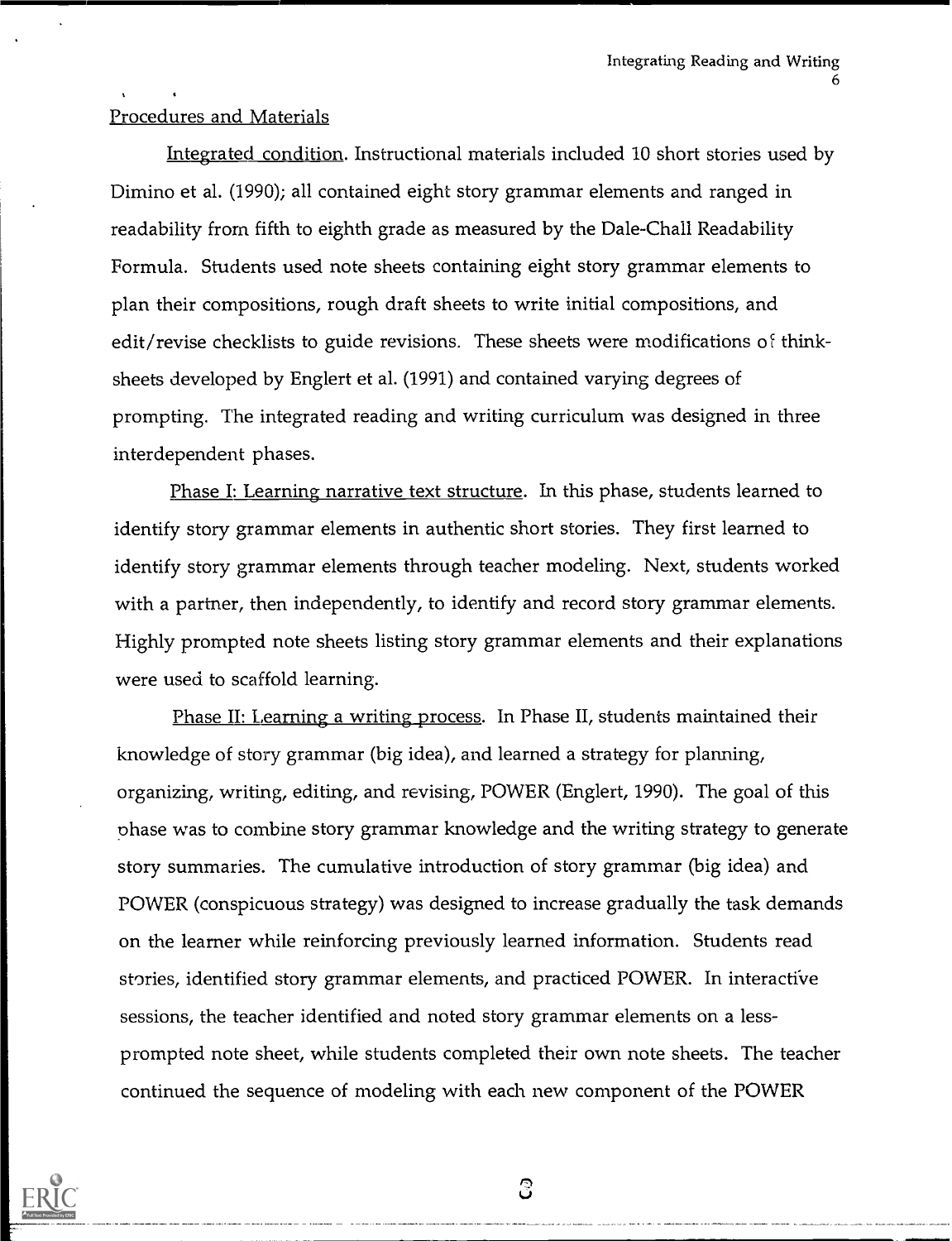strategy. Following the modeled lessons, students worked with a partner, and then independently, to integrate reading and writing.

Phase III: Learning to generate stories. In Phase III, students applied their knowledge of story grammar and the POWER writing strategy to a more complex task: story writing. Task complexity was scaffolded by having students write first from picture prompts and then topics. As in previous phases, teachers modeled each new writing process followed by peer, and then independent application. Although material scaffolds were faded, they were always available to students if needed.

Control condition. Students in the control condition received instruction and practice on narrative text comprehension a total of 15 days distributed across 13 weeks. The teacher explicitly taught setting, characterization, and plot development. Students practiced identifying these story grammar elements from short stories either by reading or listening to stories. Students were also taught a writing strategy, Prepare, First Dare, Repair, for planning, drafting, editing, and revising compositions. They used a setting think sheet, character profile sheet, and story web to plan and generate narrative compositions.

#### Results

#### Writing Dimensions

Pretreatment. A 2 (writing condition) X 3 (learner type) MANOVA performed on the four writing dimensions indicated a significant main effect for learner type based on Wilks' lambda,  $E(8, 168) = 3.02$ ,  $p < .01$ . The main effects for writing condition and the interaction of writing condition and learner type were nonsignificant,  $p > .05$ .

Insert Table 1 about here



9

ستداعيه سالمت المتعاديات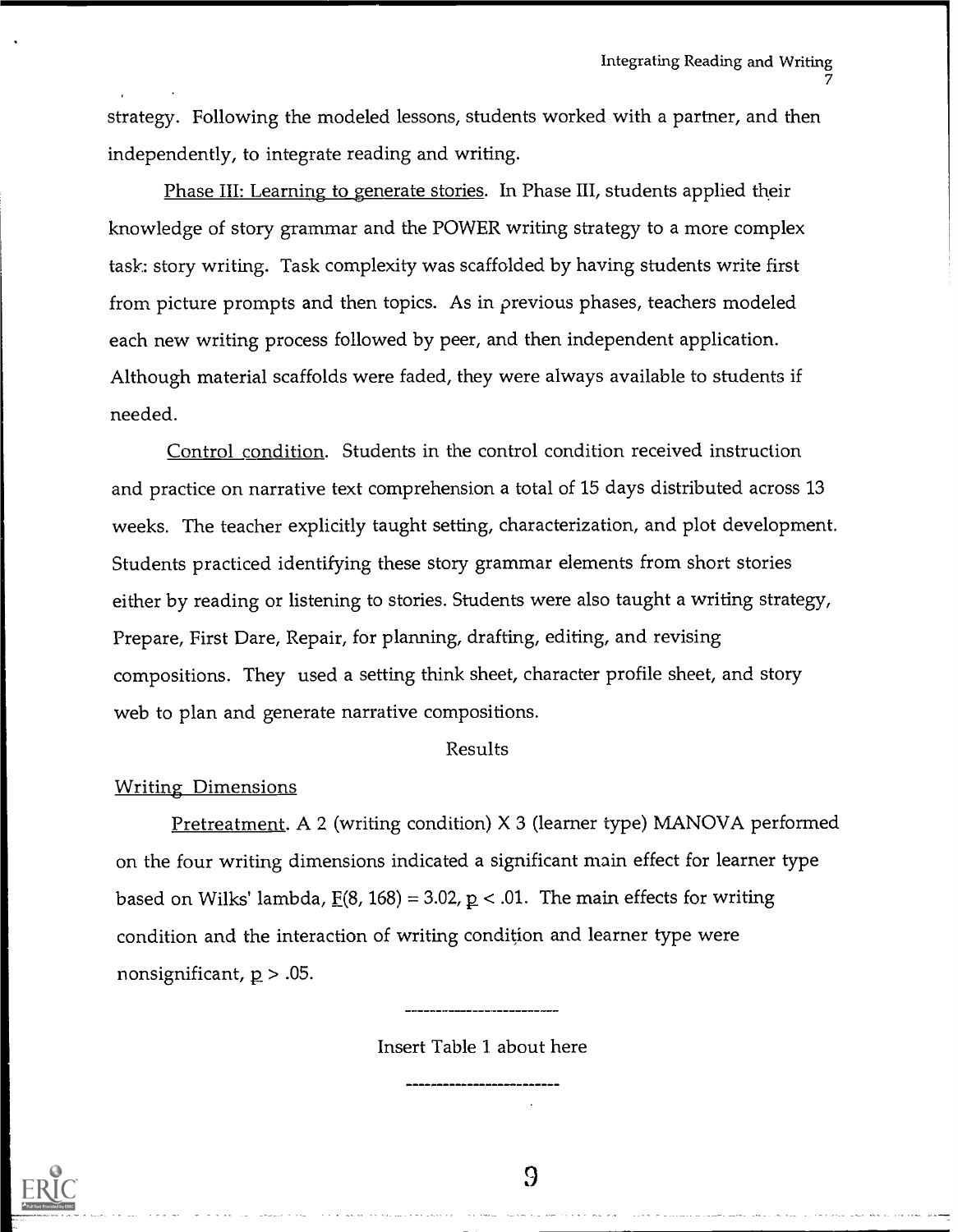Univariate ANOVAs with the four dimensions indicated a significant effect of learner type for ideas,  $\underline{F}(2,87) = 7.16$ ,  $\underline{p} < .01$ , organization,  $\underline{F}(2,87) = 3.62$ ,  $\underline{p} < .05$ , conventions,  $E(2,87) = 6.84$ ,  $p < .01$ , and mode,  $E(2,87) = 11.35$ ,  $p < .01$ . Followup comparisons indicated for ideas, conventions, and mode, the performance of high achievers (HA) was significantly higher than that of average achievers (AA) and low achievers (LA). On organization, HAs scored reliably higher than LAs. There were no reliable differences between HAs and AAs on organization (see Table 1).

Posttreatment. A 2 X 3 MANCOVA on the four posttreatment measures using pretest scores as covariates indicated a significant multivariate effect for writing condition,  $E(4,80) = 2.57$ ,  $p < .05$  and learner type,  $E(8, 160) = 2.15$ ,  $p < .05$ . The condition by learner type interaction was nonsignificant,  $p > .05$ . Follow-up ANCOVAs indicated significant effects of writing condition for ideas,  $E(1,83) = 6.24$ ,  $p < .01$ , with students in the integrated condition scoring reliably higher on the ideas dimension than students in the control condition. ANCOVA further indicated a significant group effect for conventions,  $E(2,83) = 3.83$ ,  $p < .05$ . Follow-up comparisons revealed that both the HA and AA students scored significantly higher than the LA students on conventions.

#### Story Grammar Elements

Pretreatment. A 2 (writing condition) X 3 (learner type) MANOVA performed on the six story grammar elements indicated no significant multivariate effect for condition,  $\underline{F}(6,82) = .62$ , learner type (HA, AA, LA),  $\underline{F}(12,164) = 1.15$ ), or the interaction of learner type and condition,  $E(12,164) = 1.37$ .

#### Insert Table 2 about here

Posttreatment. A 2 (condition) X 3 (learner type) MANOVA on the six posttreatment measures indicated a significant multivariate  $\omega$  ect for condition,

والمدامسة ومعاونا والمداوية

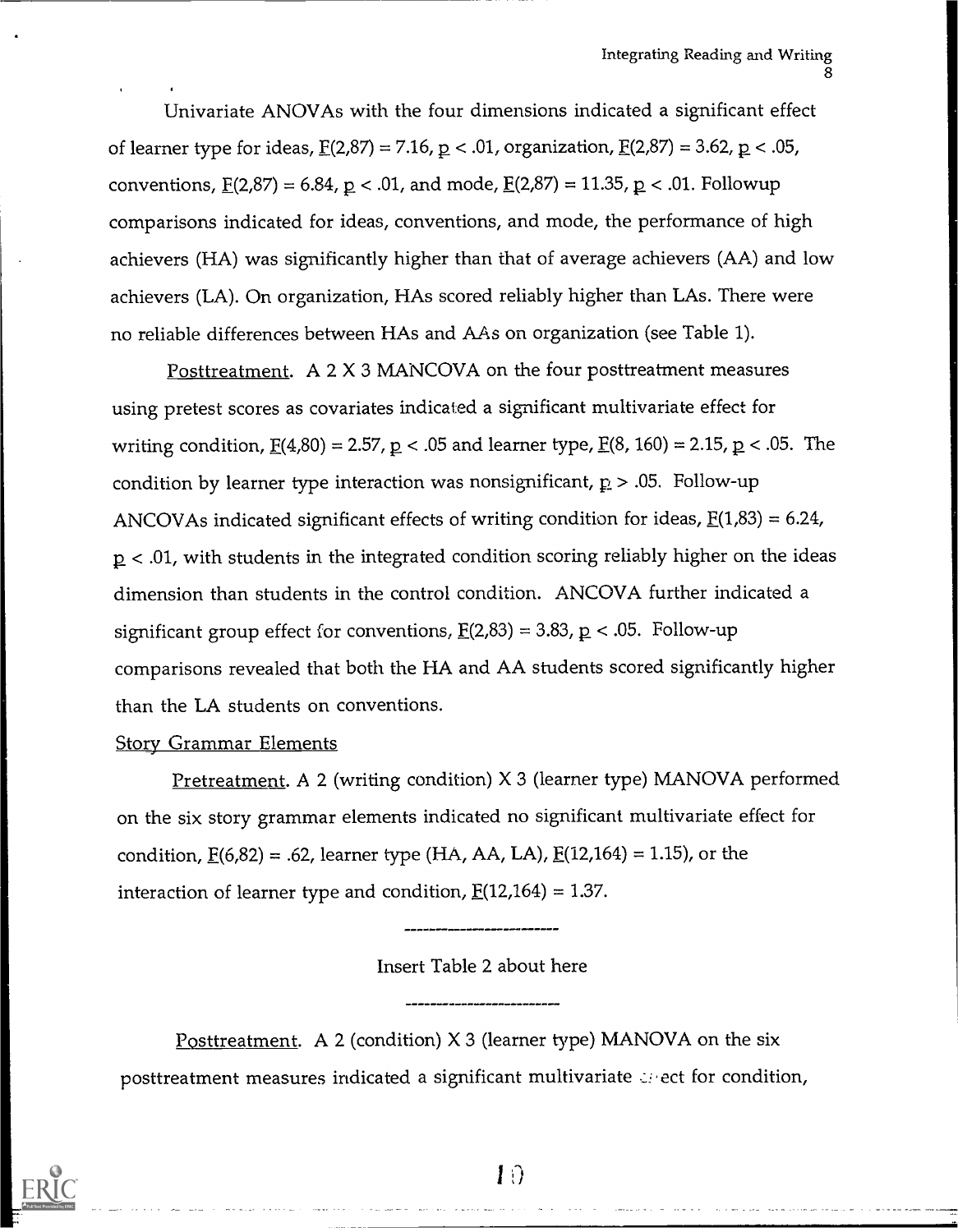$E(6,82) = 3.26$ ,  $p < .01$ . Effects for learner type,  $E(12, 164) = .81$ , and the condition by learner type interaction,  $E(12, 164) = .85$  were nonsignificant.

ANOVAs revealed significant treatment effects favoring the performance of students in the experimental conditions on setting,  $E(1,87) = 8.03$ ,  $p < 0.01$  character,  $E(1,87) = 9.36$ ,  $p < .01$ , and attempts,  $E(1,87) = 6.07$ ,  $p < .05$ . There were no reliable differences between treatment conditions on problem, resolution, or conclusion.

#### Discussion and Implications

The exploratory nature and small sample of this study will require further investigation to establish the replicability and stability of our findings. Nevertheless, because this is one of few investigations attempting to study the effects of an integrated reading/writing curriculum on the full range of learners in general education, several findings are worthy of note.

The first finding addresses the question of the effectiveness of a curriculum based on big ideas, conspicuous strategies, strategic integration, mediated scaffolding, and judicious review. Results of multivariate analyses indicated that students who received the integrated reading and writing instruction significantly outperformed students receiving the alternative narrative instruction in the control classrooms. Findings indicated significant effects favoring the integrated condition as students' stories contained more fully developed ideas and content. Results further signified that students in the integrated condition included more fully developed settings, characters, and attempts to solve the central problem of the story than students in the control classrooms. The effect on students' character development is of particular significance given recent results of national writing assessments indicating students' poor character development in stories (Mullis, Dossey, Foertsch, Jones, & Gentile, 1991).

A second finding of importance addressed the effects of the integrated curriculum on the range of learners in classrooms. Results indicated that all

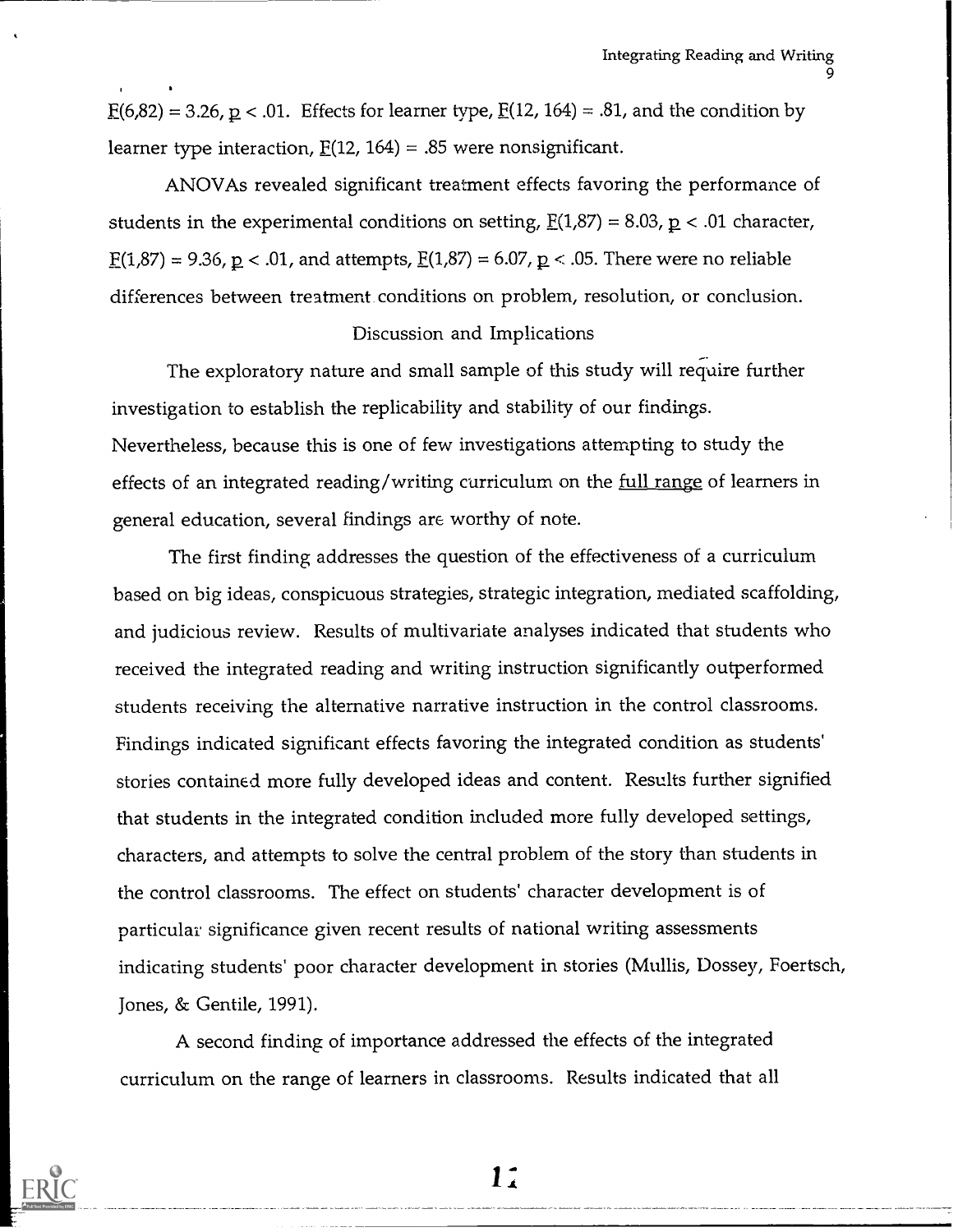students in the integrated condition benefitted from the curriculum grounded in curriculum design principles. Though the pretest-posttest difference was statistically significant, the mean performance of even the higher achievers on story grammar elements accounted for only 60% of the total possible points. Across writing dimensions and story grammar elements, students continued to have difficulty generating well-developed stories.

In this study, the range of students in the integrated reading and writing groups demonstrated modest yet not insignificant growth in story writing. If we as a literacy community can agree that story writing is valued and important, we can likewise call for more systematic attention to curriculum development and instruction in this area. The complexity and diversity of today's classrooms give cause for an economy and efficiency of instruction. One of the implications is identifying those big ideas and strategies that are truly important and equip learners with transferrable and maintainable knowledge. Current findings suggest the potential value in investing in such curriculum development.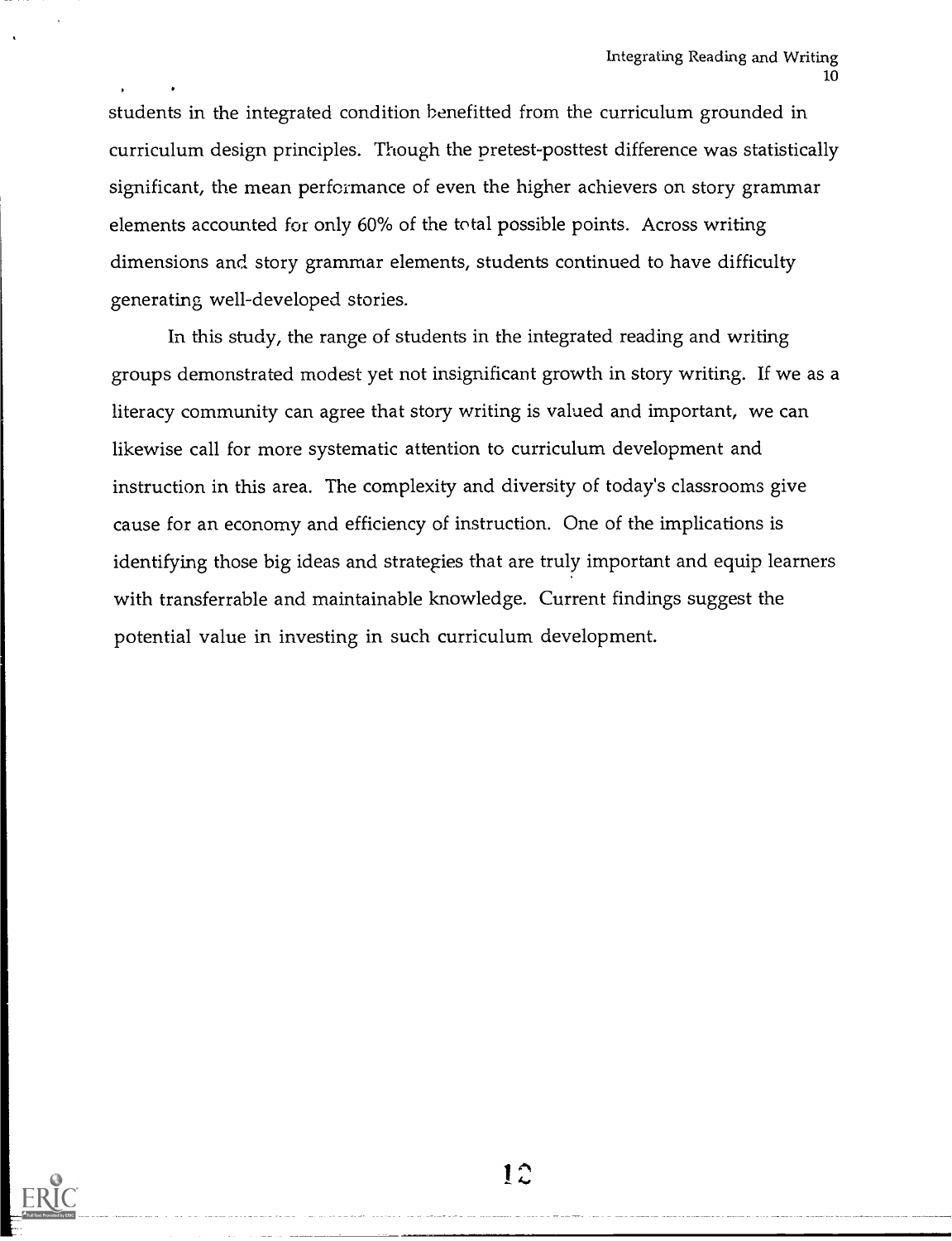#### References

- Dempster, F. N. (1991). Synthesis of research on reviews and tests. Educational Leadership, 48, 71-76.
- Dimino, J., Gersten, R., Carnine, D., & Blake, G. (1990). Story grammar: An approach for promoting at-risk secondary students' comprehension of literature. The Elementary School Journal, 91, 19-32.
- Dixon, R., Carnine, D. W., & Kameenui, E. J. (1992). Curriculum guidelines for diverse learners. Monograph for National Center to Improve the Tools of Educators. Eugene, OR: University of Oregon.
- Dole, J. A., Duffy, G. G., Roehler, L. R., & Pearson, P. D. (1991). Moving from the old to the new: Research on reading comprehension instruction. Review of Educational Research, 61, 239-264.
- Duffy, G. G., & Roehler, L. R. (1989). Why strategy instruction is so difficult and what we need to do about it. In T. Miller, C. McCormick, & M. Pressley (Eds.), Cognitive strategy research: From basic research to educational applications (pp. 133-154). New York: Springer-Verlag.
- Englert, C. S. (1990). Unraveling the mysteries of writing through strategy instruction. In T. E. Scruggs & B. Y. L. Wong (Eds.), Intervention research in learning disabilities (pp. 186-223). New York: Springer-Verlag.
- Englert, C. S., Raphael, T. E., Anderson, L. M., Anthony, H. M., & Stevens, D. D. (1991). Making strategies and self-talk visible: Writing instruction in regular and special education classrooms. American Educational Research Journal, 2, 337-372.
- Gersten, R., & Carnine, D. (1986). Direct instruction in reading comprehension. Educational Leadership, 43, 70-78.
- Graves, A., Montague, M., & Wong, Y. (1990). The effects of procedural facilitation on the story composition of learning disabled students. Learning Disabilities Research, 5, 88-93.

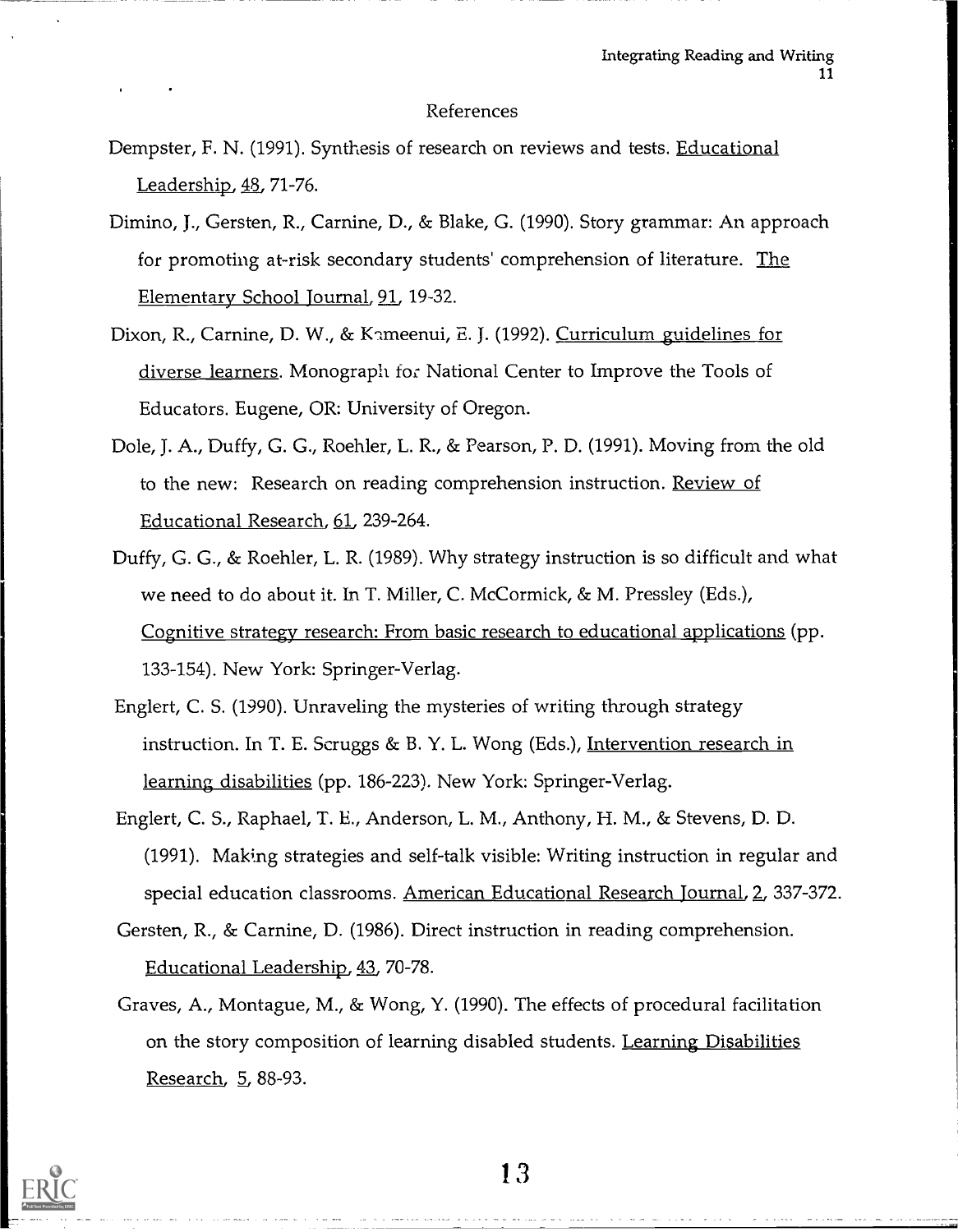Hodgkinson, H. (1991). Reform versus reality. Phi Delta Kappan, 73, 9-16.

- Kameenui, E. J. (1993). Diverse learners and the tyranny of time: Don't fix blame; fix the leaky roof. The Reading Teacher, 46, 376-383.
- Kameenui, E. J., & Carnine, D. W. (Eds.). (in press). Effective strategies for teaching students with diverse learning and curricular needs. Alexandria, VA: ASCD.
- Kameenui, E. J., & Simmons, D. C. (1990). Designing instructional strategies: The prevention of academic learning problems. Columbus, OH: Merrill.
- Mullis, I. V. S., Dossey, J. A., Foertsch, M. A., Jones, L. R., & Gentile, C. A. (1991). Trends in academic progress: Achievement of U.S. students in science, 1969-70 to 1990; mathematics, 1973 to 1990; Reading, 1971 to 1990; and writing, 1984 to 1990 (Report No. 21-T-01). Washington, DC: Office of Educational Research and Improvement, U.S. Department of Education.
- Nezworski, T., Stein, N. L., & Trabasso, T. (1982). Story structure versus content in children's recall. Journal of Verbal Learning and Verbal Behavior, 21, 196-206.
- Noyce, R. M., & Christie, J. F. (1985). Effects of an integrated approach to grammar instruction on third graders' reading and writing. The Elementary School Journal, 81 63-69.
- Prawat, R. S. (1989). Promoting access to knowledge, strategy, and disposition in students: A research synthesis. Review of Educational Research, 59, 1-41.
- Scardamalia, M., & Bereiter, C. (1986). Written composition. In M. Wittrock (Ed.), Handbook of research on teaching (3rd ed.) (pp. 778- 303). New York: Macmillan.
- Shanahan, T., & Lomax, R. G. (1986). An analysis and comparison of theoretical models of the reading-writing relationship. Journal of Educational Psychology, 78, 116-123.
- Simmons, D. D., Fuchs, D., & Fuchs, L. (1991). Instructional and curricular requisites of mainstreamed students with learning disabilities. Journal of Learning Disabilities, 24, 354-360.

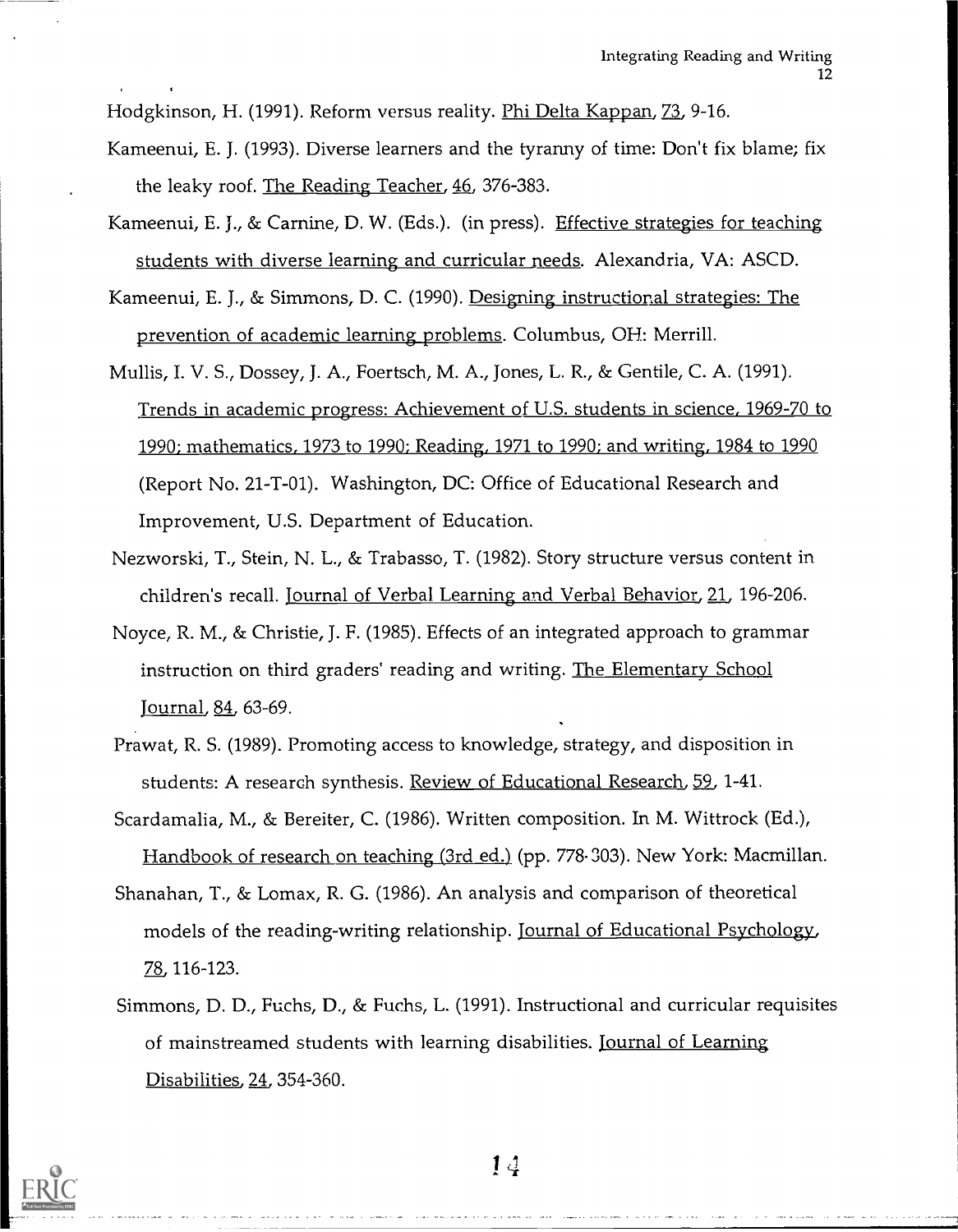Tierney, R. J., & Shanahan, T. (1991). Research on the reading-writing relationship: Interactions, transactions, and outcomes. In R. Barr, M. Kamil, P. B. Mosenthal, & P. D. Pearson (Eds.), Handbook of reading research (Vol. 2) (pp. 246-280). New York: Longman.

Vygotsky, L. S. (1978). Mind in society. Cambridge, MA: Harvard University Press.

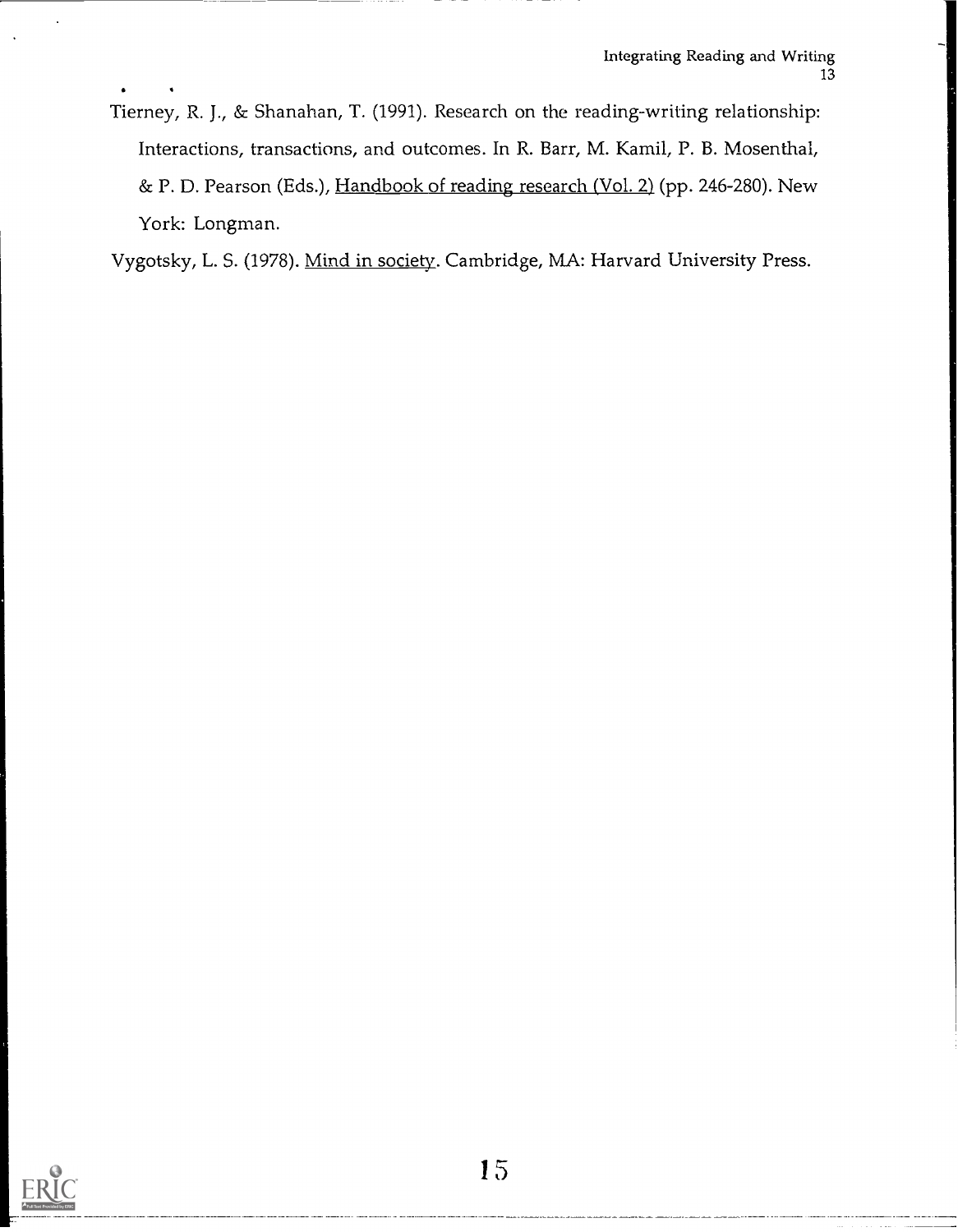#### $\mathbf{r}$ Table 1

 $\hat{\bullet}$ 

| Variable <sup>b</sup> |                                                        | <u>Integrated</u><br>M | (SD)       | Control<br>M         | (SD)       |
|-----------------------|--------------------------------------------------------|------------------------|------------|----------------------|------------|
| <b>Ideas</b>          |                                                        |                        |            |                      |            |
| HA                    | Pretreatment<br>Posttreatment<br><b>Adjusted Post</b>  | 3.57<br>3.46<br>3.38   | .61<br>.69 | 3.09<br>3.09<br>2.98 | .83<br>.80 |
| <u>AA</u>             | Pretreatment<br>Posttreatment<br>Adjusted Post         | 2.84<br>3.43<br>3.47   | .64<br>.88 | 2.78<br>3.24<br>3.22 | .81<br>.77 |
| <u>LA</u>             | Pretreatment<br>Posttreatment<br>Adjusted Post         | 2.58<br>3.19<br>3.33   | .64<br>.83 | 2.59<br>2.55<br>2.56 | .66<br>.96 |
|                       | Organization                                           |                        |            |                      |            |
| HA.                   | Pretreatment<br>Posttreatment<br><b>Adjusted Post</b>  | 3.54<br>3.35<br>3.18   | .56<br>.63 | 2.86<br>3.18<br>3.14 | .84<br>.56 |
| AA                    | Pretreatment<br>Posttreatment<br><b>Adjusted Post</b>  | 2.86<br>3.30<br>3.32   | .54<br>.68 | 2.76<br>3.11<br>3.12 | .89<br>.74 |
| <u>LA</u>             | Pretreatment<br>Posttreatment<br><b>Adjusted Post</b>  | 2.88<br>3.15<br>3.21   | .71<br>.77 | 2.45<br>2.82<br>2.91 | .65<br>.87 |
|                       | <u>Conventions</u>                                     |                        |            |                      |            |
| HA                    | Pretreatment<br>Post treatment<br><b>Adjusted Post</b> | 3.85<br>3.73<br>3.56   | .86<br>.97 | 3.45<br>3.41<br>3.31 | .79<br>.58 |
| A A                   | Pretreatment<br>Posttreatment<br><b>Adjusted Post</b>  | 2.98<br>3.61<br>3.66   | .73<br>.95 | 3.30<br>3.46<br>3.44 | .82<br>.66 |
| <u>LA</u>             | Pretreatment<br>Posttreatment<br><b>Adjusted Post</b>  | 2.81<br>2.89<br>3.00   | .90<br>.85 | 2.77<br>2.86<br>2.93 | .75<br>.84 |

Pretreatment, Posttreatment, and Adjusted Posttreatment Dimension Scores on Narrative Writing Probes by Treatment Group and Learner Type<sup>a</sup>

(table continues)

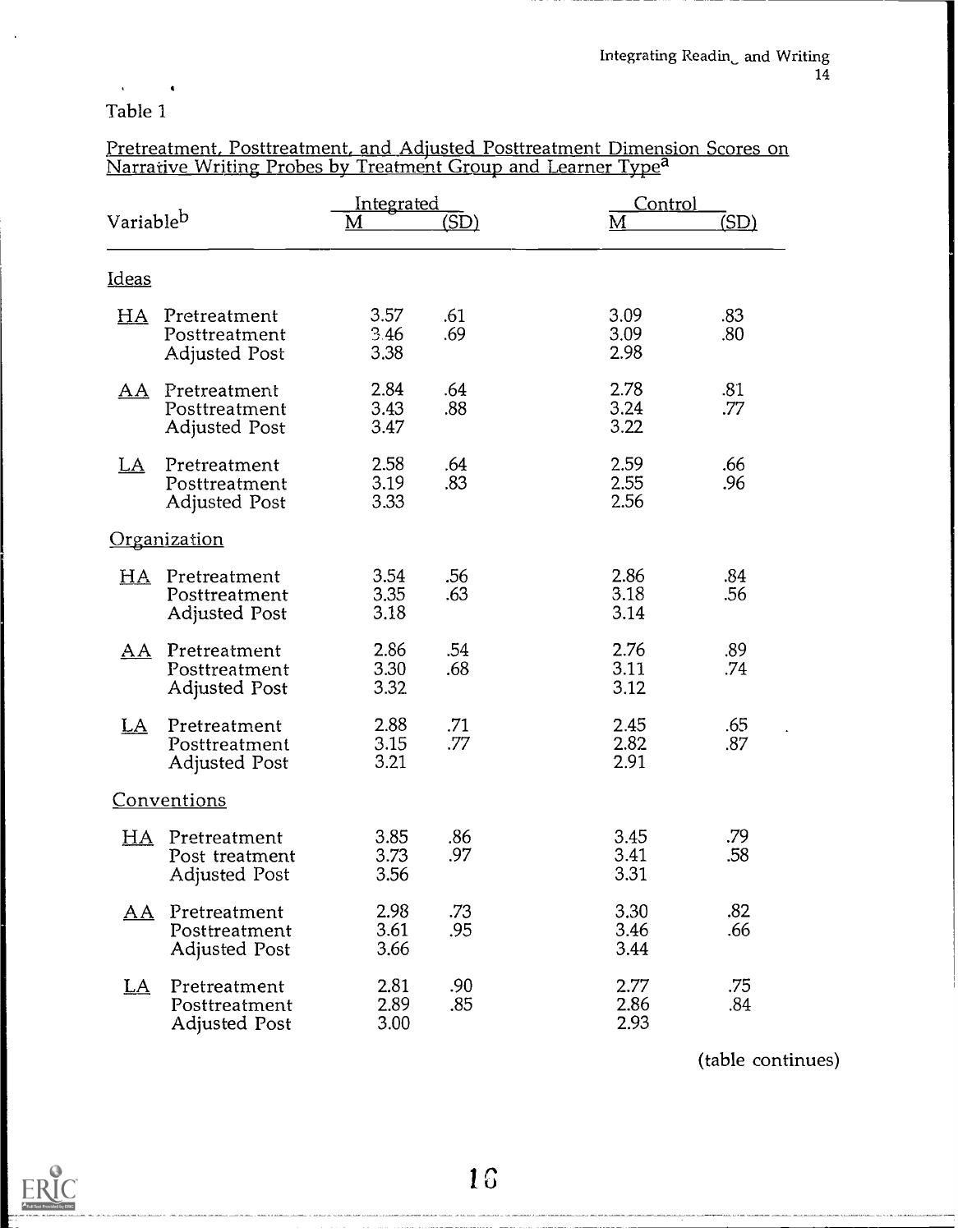#### Table 1 (continued)

| Variable <sup>b</sup> |                                                       | <b>Integrated</b><br>M | 'SD        | Control<br>M         | (SD)        |  |
|-----------------------|-------------------------------------------------------|------------------------|------------|----------------------|-------------|--|
| Mode                  |                                                       |                        |            |                      |             |  |
| HA                    | Pretreatment<br>Post treatment<br><b>Adjust Post</b>  | 3.69<br>3.54<br>3.39   | .88<br>.78 | 3.36<br>3.41<br>3.37 | .92<br>.49  |  |
| <u>AΑ</u>             | Pretreatment<br>Posttreatment<br><b>Adjusted Post</b> | 2.75<br>3.48<br>3.51   | .81<br>.79 | 2.70<br>3.17<br>3.15 | .86<br>.82  |  |
| LA                    | Pretreatment<br>Posttreatment<br><b>Adjusted Post</b> | 2.42<br>3.23<br>3.33   | .70<br>.60 | 2.50<br>3.05<br>3.12 | .50<br>1.17 |  |

Pretreatment, Posttreatment, and Adjusted Posttreatment Dimension Scores on Narrative Writing Probes by Treatment Group and Learner Type<sup>a</sup>

<sup>a</sup> The <u>n</u> for students in the intervention condition: High achieving (HA) = 13,<br>average achieving (AA) = 22, and low achieving (LA) = 13; for the control condition: .  $HA = 11$ ,  $AA = 23$ , and  $LA = 11$ .

b The range of scores for each dimension was 0-5.

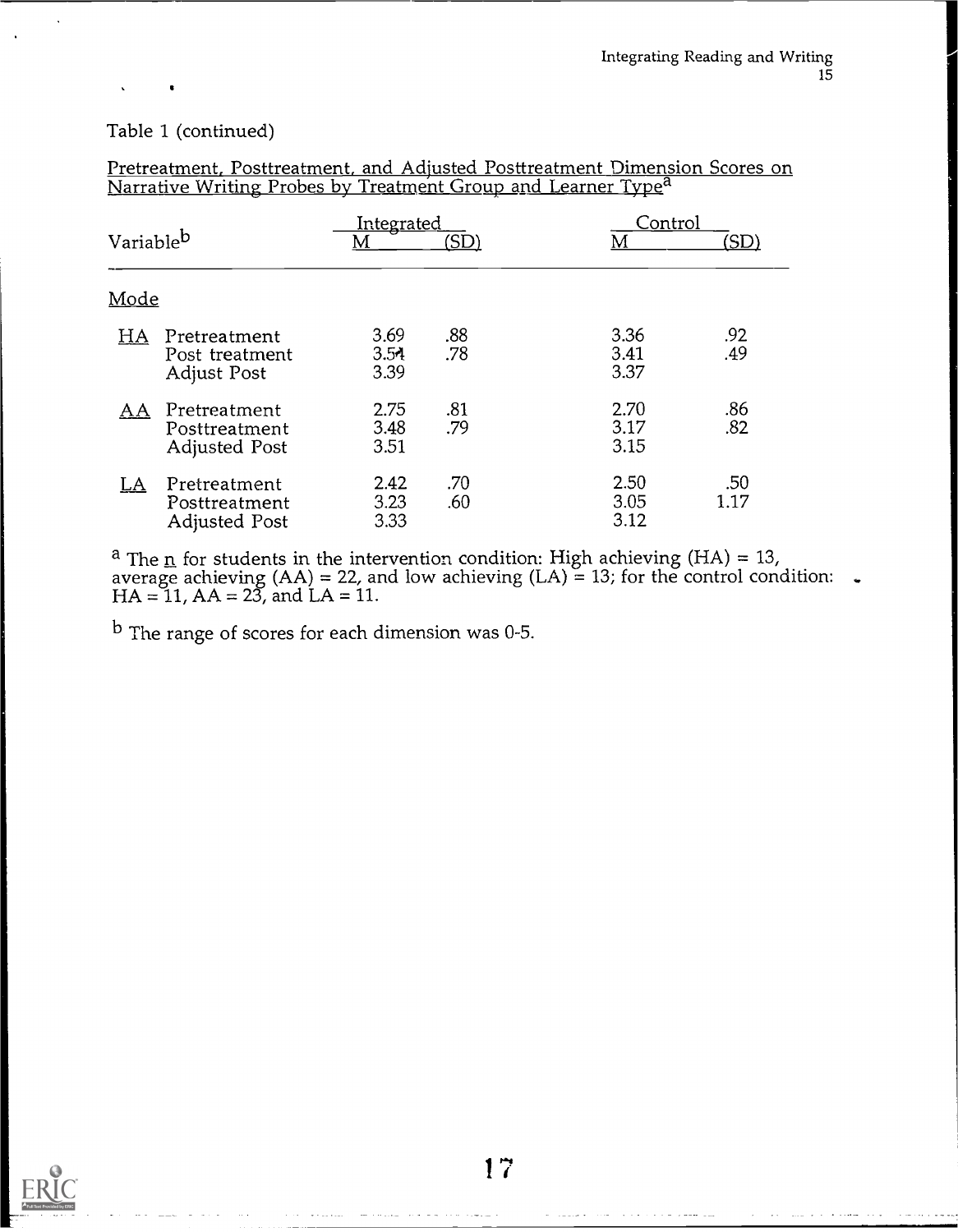#### $\sqrt{2}$  and  $\sqrt{2}$ Table 2

 $\bullet$ 

|                  |                               | <u>Integrated</u> |                |  | Control      |                |  |
|------------------|-------------------------------|-------------------|----------------|--|--------------|----------------|--|
| Variable         |                               | M                 | (SD)           |  | M            | (SD)           |  |
| <b>Setting</b>   |                               |                   |                |  |              |                |  |
| HA               | Pretreatment<br>Posttreatment | .93<br>1.15       | (.28)<br>(.38) |  | 1.18<br>1.00 | (.40)<br>(.45) |  |
| ΑA               | Pretreatment<br>Posttreatment | 1.00<br>1.19      | (.44)<br>(.39) |  | 1.00<br>1.00 | (.30)<br>(.52) |  |
| <u>LA</u>        | Pretreatment<br>Posttreatment | 1.00<br>1.31      | (.00)<br>(.48) |  | .91<br>.82   | (.30)<br>(.40) |  |
| <u>Character</u> |                               |                   |                |  |              |                |  |
| HA               | Pretreatment<br>Posttreatment | 1.19<br>1.58      | (.38)<br>(.64) |  | 1.45<br>1.09 | (.82)<br>(.30) |  |
| AΑ               | Pretreatment<br>Posttreatment | 1.09<br>1.20      | (.33)<br>(.50) |  | 1.17<br>1.09 | (.47)<br>(.29) |  |
| LA               | Pretreatment<br>Posttreatment | 1.12<br>1.35      | (.22)<br>(.47) |  | .91<br>1.05  | (.31)<br>(.47) |  |
|                  | Problem                       |                   |                |  |              |                |  |
| HA               | Pretreatment<br>Posttreatment | 1.38<br>1.23      | (.51)<br>(.60) |  | 1.09<br>1.27 | (.70)<br>(.47) |  |
| AĄ.              | Pretreatment<br>Posttreatment | .98<br>1.45       | (.55)<br>(.51) |  | .91<br>1.26  | (.60)<br>(.45) |  |
| LA               | Pretreatment<br>Posttreatment | .92<br>1.23       | (.49)<br>(.60) |  | 1.18<br>1.00 | (.40)<br>(.63) |  |

# Pretreatment and Posttreatment Scores for Story Grammar Elements by Treatment Group and Learner Type<sup>a</sup>